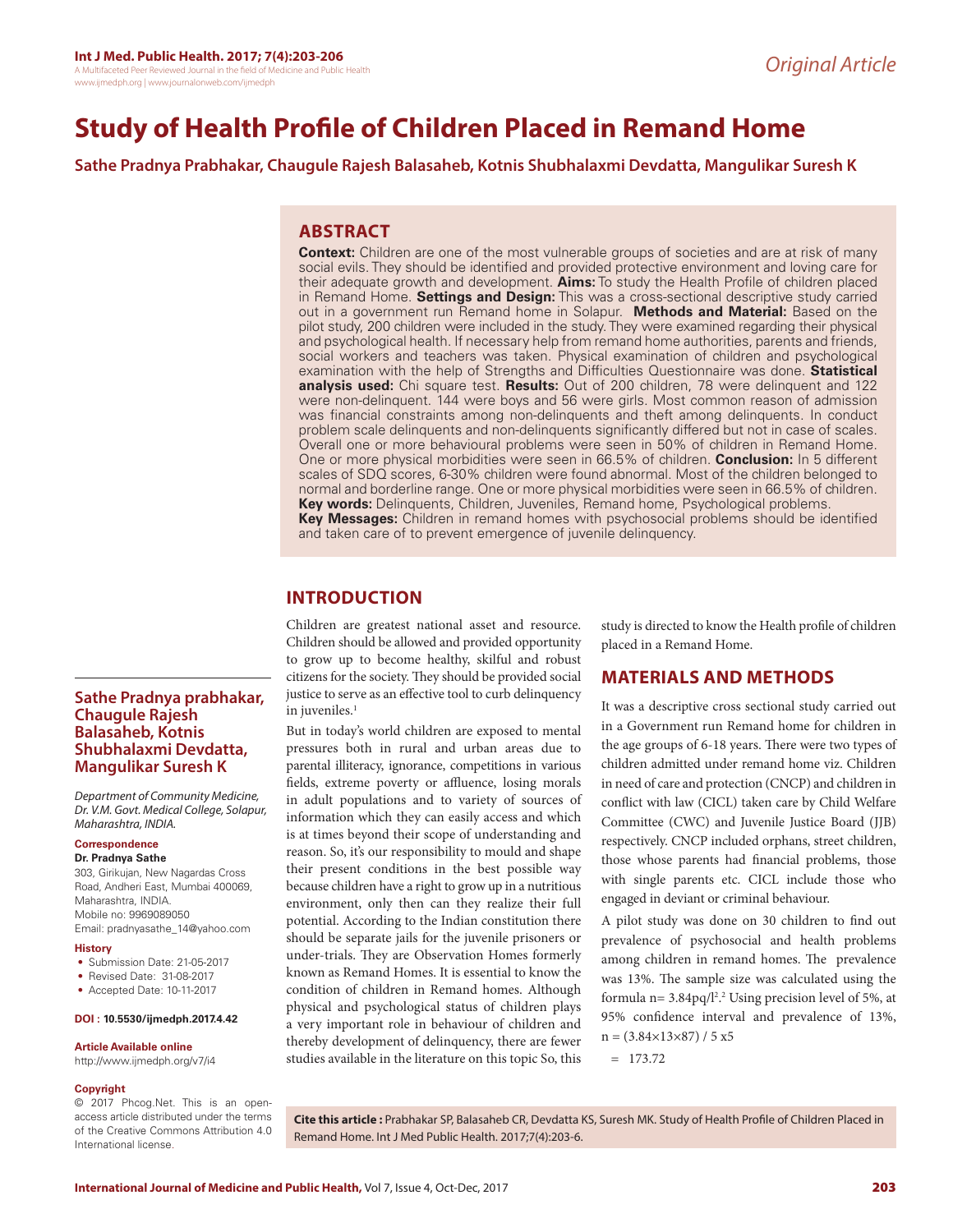So, the minimum sample size to be collected was 174. So, 200 children admitted during the study period (January 2014 to December 2014) were taken for the study.

The following exclusion criteria were used-

- 1. Children who were not willing to participate in the study.
- 2. Children whose history could not be taken because of some inevitable
	- problems like no permission could be taken.
- 3. Readmissions in remand home.

The data collection was done at the time of admission of child to Remand Home by using Strengths and Difficulties Questionnaire. If necessary help of the parent, guardian, social worker, police or remand home authorities was taken to know the past history of child if the child was not able to tell. Clinical judgement was also used in examination and scoring. Prior written consent for the study was taken from Child Welfare Committee and Juvenile Justice Board.

Strengths and Difficulties questionnaire<sup>3,4</sup> was used to assess psychological health profile in children. In this questionnaire, five scales were used to detect any abnormality in the child's behavioural status. The scales were Emotional symptoms scale, Conduct problem scale, Hyperactivity scale, Peer problem scale and prosocial scale. The children were asked the questions as given in the questionnaire and the response of the child was recorded in terms of score 0-2 and total score in each scale was calculated. On the basis of total score, the child was categorized as with normal, borderline or abnormal behaviour.

| <b>Score</b>                    | <b>Normal</b> | <b>Borderline</b> | <b>Abnormal</b> |
|---------------------------------|---------------|-------------------|-----------------|
| <b>Emotional Symptoms Scale</b> | $0 - 3$       | $\overline{4}$    | $5 - 10$        |
| Conduct problem scale           | $0 - 2$       | 3                 | $4 - 10$        |
| Hyperactivity scale             | $0 - 5$       | 6                 | $7 - 10$        |
| Peer problem scale              | $0 - 2$       | 3                 | $4 - 10$        |
| Prosocial scale                 | $6 - 10$      | 5                 | $0 - 4$         |

The behavioural problems were assessed by classifying the children in five groups5 viz. antisocial problems, habit disorders, personality disorders, psychosomatic complaints and educational difficulties. The children were asked questions regarding the specific disorder and then they were categorized in that group according to the answer given by them using the clinical judgement. Only those who were found to have behavioural problems were included in the calculation and remaining were assumed as normal.

Health and nutritional status of the children was assessed at the time of admission if the child had any sign or symptom of any morbidity then he/she was included in the category "morbidity present". The weight and height of the children were taken and children were categorized as normal (-2SD to +2SD of height and weight), underweight (< -2SD weight for age) and stunted (< -2SD height for age) according to centre for disease control (CDC) growth charts.<sup>6,7</sup> The children who were underweight and/ or stunted were included in the category of 'malnutrition'. General and systemic examination of children was done clinically for signs of any other morbidity.

# **RESULTS**

The present study was done in remand home on total 200 children which included both delinquents and non- delinquents.

Figure 1 shows the distribution of children according to psychosocial problems responsible for admission in remand home. More children were admitted for reasons such as conflict with law (39%) and financial constraints (25%). Other causes were orphans, ran away from home, street children etc.



**Figure 1:** Distribution of children according to psychosocial problem responsible for admission to remand home.



**Figure 2:** Distribution of children according to age and gender.

Figure 2 shows the distribution of children according to age and gender. Percentage of boys was more than girls and more number of children belonged to age group of 12-18 yrs.

It was found that, according to emotional symptom scale maximum, 150 (75%) children were normal and 40 (20%) children were abnormal. 60%, 60% and 65% of children with normal, borderline and abnormal score respectively on emotional symptom scale were Non-delinquents. The difference was statistically not significant (P>0.05). According to Conduct problem scale maximum, 119 (59.50%) children were normal and 61 (30.50%) children were abnormal. Among children with abnormal score maximum i.e. 46 (75.41%) were delinquents and maximum i.e. 93 (78.15%) children with normal score were Non-delinquents. The difference was statistically highly significant (P<0.001) using chi square test.

According to Prosocial scale maximum, 121 (60.50%) children were normal and 59 (29.50%) children were abnormal. Among children with borderline score maximum i.e. 11 (55.00%) were delinquents and among children with normal score maximum i.e. 76 (62.81%) children were non-delinquents. But the difference was statistically not significant (P>0.05). According to Hyperactivity scale, maximum i.e. 188 (94.00%) children were normal. Among children with borderline score maximum i.e. 04 (66.67%) were delinquents and among children with abnormal score maximum i.e. 04 (66.67%) children were non-delinquents. The difference was statistically not significant (P>0.05). As per Peer problem scale maximum, 143 (71.50%) children were normal and 23 (11.50%) children were abnormal. Among children with abnormal score maximum i.e. 12 (52.17%) children were delinquents and among children with Borderline score maximum i.e. 24 (70.59%) children were Non-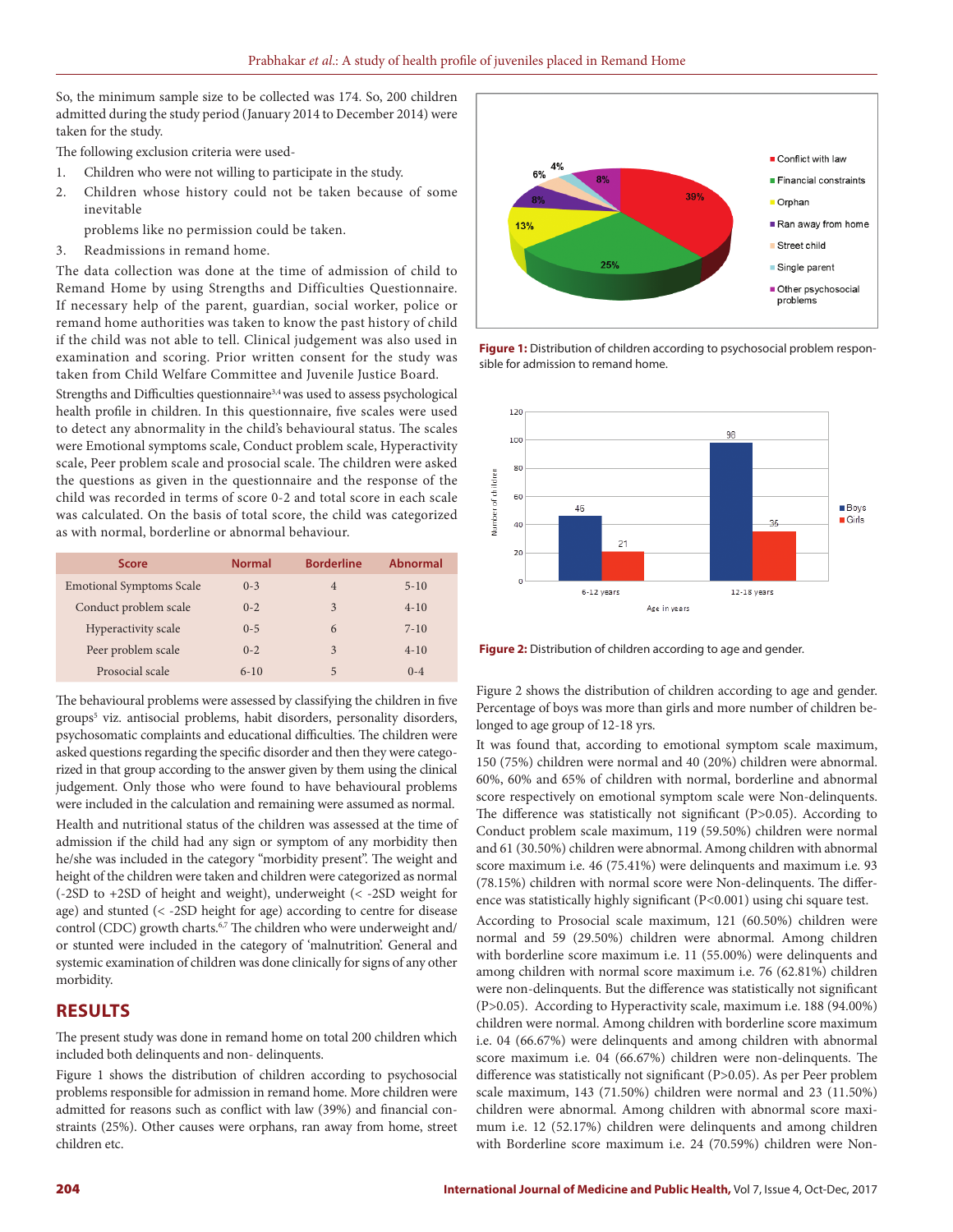





| Table 1: Gender-wise prevalence of morbidity among children in Remand Home |              |              |              |  |  |
|----------------------------------------------------------------------------|--------------|--------------|--------------|--|--|
| <b>Morbidity</b>                                                           | Boys $(\%)$  | Girls $(\%)$ | Total $(\%)$ |  |  |
| Present                                                                    | 104 (78.20%) | 29 (21.80%)  | 133 (66.50%) |  |  |
| Absent                                                                     | 40 (59.70%)  | 27 (40.30%)  | 67 (33.50%)  |  |  |
| Total                                                                      | 144 (72.00%) | 56 (28.00%)  | 200 (100%)   |  |  |

| Table 2: Relationship between morbidity among children and delinguency |                 |                     |              |  |  |
|------------------------------------------------------------------------|-----------------|---------------------|--------------|--|--|
| <b>Morbidity</b>                                                       | Delinguents (%) | Non-delinguents (%) | Total (%)    |  |  |
| Present                                                                | 48 (36.09%)     | 85 (63.91%)         | 133 (66.50%) |  |  |
| Absent                                                                 | 30 (44.78%)     | 37 (55.22%)         | 67 (33.50%)  |  |  |
| Total                                                                  | 78 (39.00%)     | 122 (61.00%)        | 200 (100%)   |  |  |
|                                                                        |                 |                     |              |  |  |

 $[\chi^2=1.41, d.f. = 1, P>0.05; Not Significant]$ 

delinquents. The difference was statistically not significant (P>0.05) using chi square test.

Behavioural problems were seen in 50% of children admitted in remand home. Delinquent children were significantly more among children with behavioural problems (56.00%), as compared to children without behavioural problems (22.00%). The association of behavioural problems and delinquency was statistically highly significant (P<0.001).

[Note - Even if a single category of behavioural problems (among the five mentioned below), is present in a child, he/she was considered to have the problem in this study and is included in the group of 'present']

Figure 3 shows that behavioural problems like antisocial problems, psychosomatic disorders, personality disorders and habit disorders were seen more in delinquents and educational difficulties were more in nondelinquents.

Table 1 shows that out of total 200 children in remand home, 133 (66.50%) children suffered from 1 or more morbidity. Morbidity was more in boys i.e. 104 (78.20%) than in girls 29 (21.80%). The difference was found to be statistically significant (P<0.05).

Table 2 shows that amongst 133 children with morbidity, maximum i.e. 85 (63.91%) were non-delinquents. The association of morbidity and reason for admission was not statistically significant (P>0.05).

Figure 4 shows the distribution of children according to type of physical morbidity. 41.44% children suffered from malnutrition and 23.87% children suffered from anemia. Other morbidities observed were dental caries, ENT problems, opthalmic problems etc.

#### **DISCUSSION**

On the basis of results, it seems that delinquents suffer from more behavioural problems than non-delinquents. Although the results range from normal to borderline, even the non-delinquents do suffer from some amount of behavioural problems. The overall prevalence of behavioural problems in children was 50%. This finding is different from the finding of the previous studies because these were from different settings.

Chaturvedi PK, Aggarwal AK *et al*<sup>8</sup> 1984**,** in their article of psychological study of inmates of a children's home with special reference to their intelligence and aggressive behaviour found that out of 62 children, 19 did not manifest any psychiatric problem during the period of study, while 69.4% of these inmates had one or the other psychiatric problem. In a study conducted by Ahmad A. et al<sup>9</sup> on 390 male adolescents in a school at Aligarh, the prevalence of psychosocial problems was 17.9%. The most common problem was educational difficulties found in 17.4% children, followed by substance abuse in 13.3% and conduct disorders in 9.2%. The difference in findings can be due to different criteria used for diagnosis of behavioural problems also due to difference in population pool from which children were admitted in remand homes.

In the present study, 133 (66.50%) children suffered from 1 or more morbidity. Most common morbidity found was malnutrition i.e. in 41.44% of children. Dental caries was found in 8.56% of children. The high percentage of morbidities in children can be due to the poor socio-economic status from which they come. Their familial background, social customs,